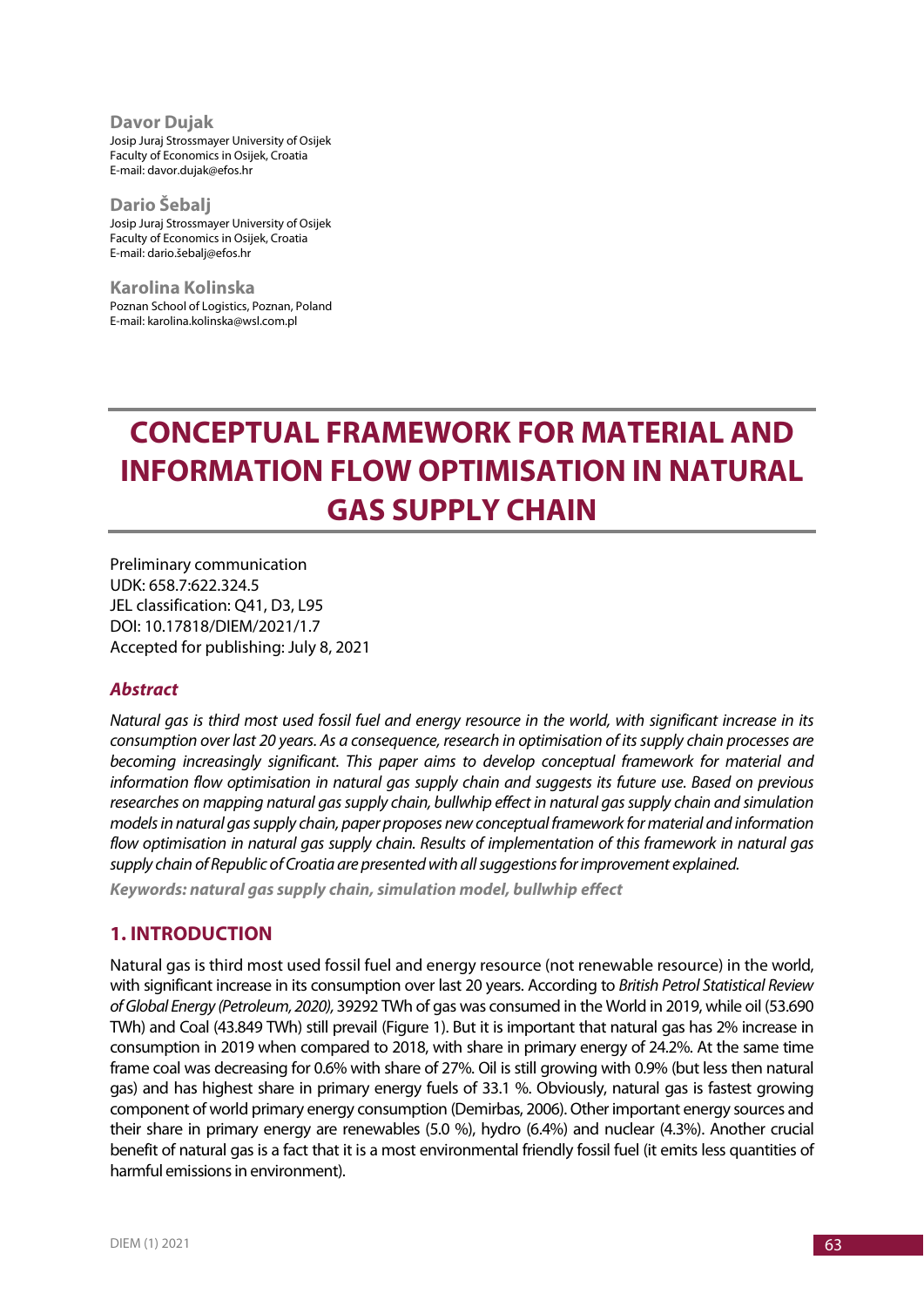

Source: BP Statistical Review of Global Energy, 2020.

Figure 1. World fossil fuel consumption (1965-2019)

Natural gas is consumed worldwide but its origins (production areas) are limited and therefore natural gas has seriously complex and long supply chains. Just transmission and distribution of natural gas to final consumers account for more than 30 percent of natural gas price (Hamedi et al, 2009). Huge distances, various supply chain members, different technological, logistical and economical processes, complex law and professional regulations in different countries on the way to final consumer contribute to complexity and potential risks in natural gas supply chains (Dujak, 2017). Growing demand for natural gas in future will be determined by global economy growth as well as with rising consumption that comes with rising living standards, and with a fact that natural gas is good bridge to prevailing or (hopefully) complete use of only renewable resources in the future (Dujak et al., 2019). Significant development and raise of importance of natural gas supply chain as crucial energy resource in future requires additional scientific studies in the field of natural gas supply chain optimisation.

Main goal of this paper is to develop and present conceptual framework for material and information flow optimisation in natural gas supply chain. The framework was developed during scientific project Methodological Framework for Efficient Energy Management by Intelligent Data Analytics (MERIDA) from 2017 to 2020, as a result of whole series of natural gas supply chain researches.

This paper raises two main research question:

RQ1: What is optimal procedure for analysis and improvements of material and information flows in natural gas supply chain?

RQ2: What are main suggestions for improving natural gas supply chain flows?

The Framework suggests optimisation of material and information flow in natural gas supply chain. As prerequisite for all actions, adequate mapping of natural gas supply chain is essential. Afterwards material flows optimisation is done based on developed simulation model while information flow is considered through analysis of potential bullwhip effects in natural gas supply chain.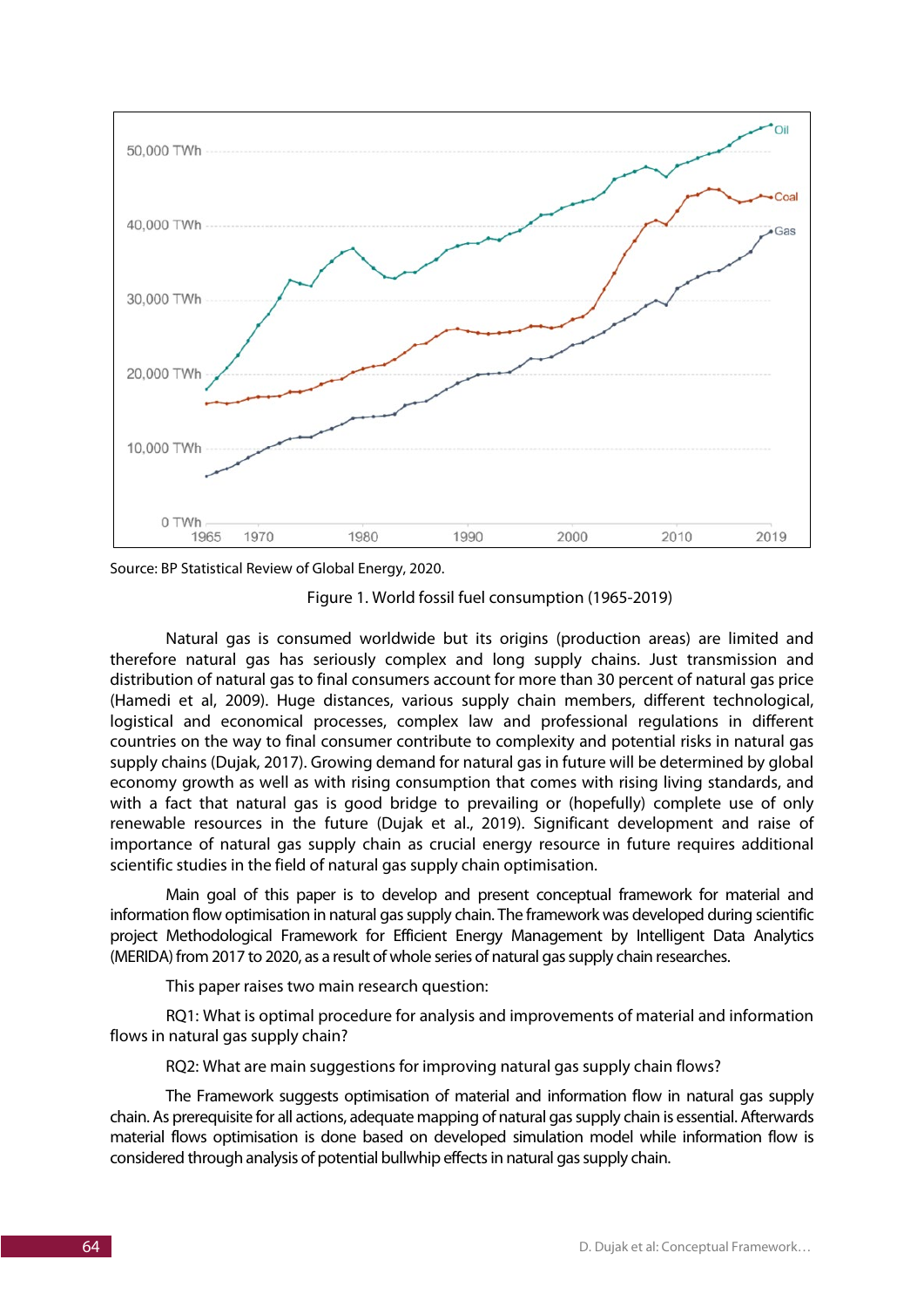## **2. SUPPLY CHAIN MAPPING FOR NATURAL GAS SUPPLY CHAIN**

Supply chain mapping increases understanding of supply chain in many aspects (member's relations, geographical positions, process analytics) but also enables opportunities for improvement and process integration (Gardner, 2003). Two essential elements that every supply chain map has to indicate are supply chain entity (member) and supply chain flow. But supply chain maps could also describe different features of entities, supply echelons, flow directions and flow characteristics, and characteristics of other activities in this supply chain or only in its parts (relationships between two or more entities). Dujak (2017) states different classifications and types of supply chain maps, but according to Lambert et al. (2014) relationship–based maps and activitybased maps are main groups. Relationships-based maps are starting point for identifying the key members of the supply chain and are used for the allocation of resources within the network organization. They are usually drawn from the perspective of a company that is in focus (focal company), and usually map is done for the needs of this company. On the other hand, activitybased maps are used for more detailed analysis of processes that occur within a single economic entity, or among the business supply chain and are mostly occurring as a part of material, information or money flow, and there are three main types of activity-based maps for supply chain: time-based process maps, pipeline inventory process maps and extended value stream maps (Lambert et al, 2014). Special group of supply chain maps using Value Stream Mapping approach has been used in natural gas supply chain studies. Analysis by Dujak et al. (2019a) of selected research papers has shown variety of possible applications of VSM in natural gas industry and supply chain activities.

Also, supply chain mapping can be used as a tool for predicting and in advance avoiding of supply chain disturbances that can cause different material, information or finance flow disruptions (Barosso et al, 2011, Carvalho et al., 2012, Norrman & Jansson, 2004, Handfield & McCormack, 2007, Sheffi & Rice, 2005, Nishat Faisal et al., 2006).

When it comes to use of supply chain mapping in scientific papers regarding natural gas supply chain researches, study by Dujak (2017) aimed *to provide guidelines for effective use of mapping method in natural gas supply chain researches.* Methodology of this research is based on search of Web of Science Core Collection database, were 50 most relevant papers were extracted where in more than two thirds of selected and analyzed papers authors decided to use natural gas supply chain maps to ensure clearer and understandable situation, relations or process flow in natural gas supply chain. Results indicate that supply chain maps are essential tool for natural gas supply chain mapping where researcher mostly chooses relationship based maps (in 83% of papers) of evenly whole or part of supply chain, most often with five supply chain tiers, with no explicit spatial aspect, as well as no focal point and no cycle view.

## **3. BULLWHIP EFFECT IN NATURAL GAS SUPPLY CHAIN**

The bullwhip effect is well known phenomena in supply chains defined as *the amplification of order volatility along the supply chain* (Wang & Disney, 2016). Typically, it is resulting in unneeded increasing in upstream inventory levels that consequently results in other problems for supply chain members (Dujak, et al., 2019b). Pilevari et al (2016) highlights, bullwhip generates fluctuation in three aspects in supply chain - information, physical and financial. According to Azhar (2011), bullwhip effect could be observed on: one company level in different industries, whole industry (or more companies from one industry) or in multiple industries. The bullwhip effects measuring could be done according to different approaches (Parra-Pena et al., 2012; Fransoo & Wouters, 2000; Fu et al., 2015; Chen & Lee, 2012; Centeno & Perez, 2008; Cannella et al., 2013), but most common metric is called *bullwhip effect ratio* (BEratio). According to Chen & Lee (2012), BEratio can be calculated in two ways:

- as ratio of variance of orders and variance of demand, or
- as ratio of variance of production and variance of demand.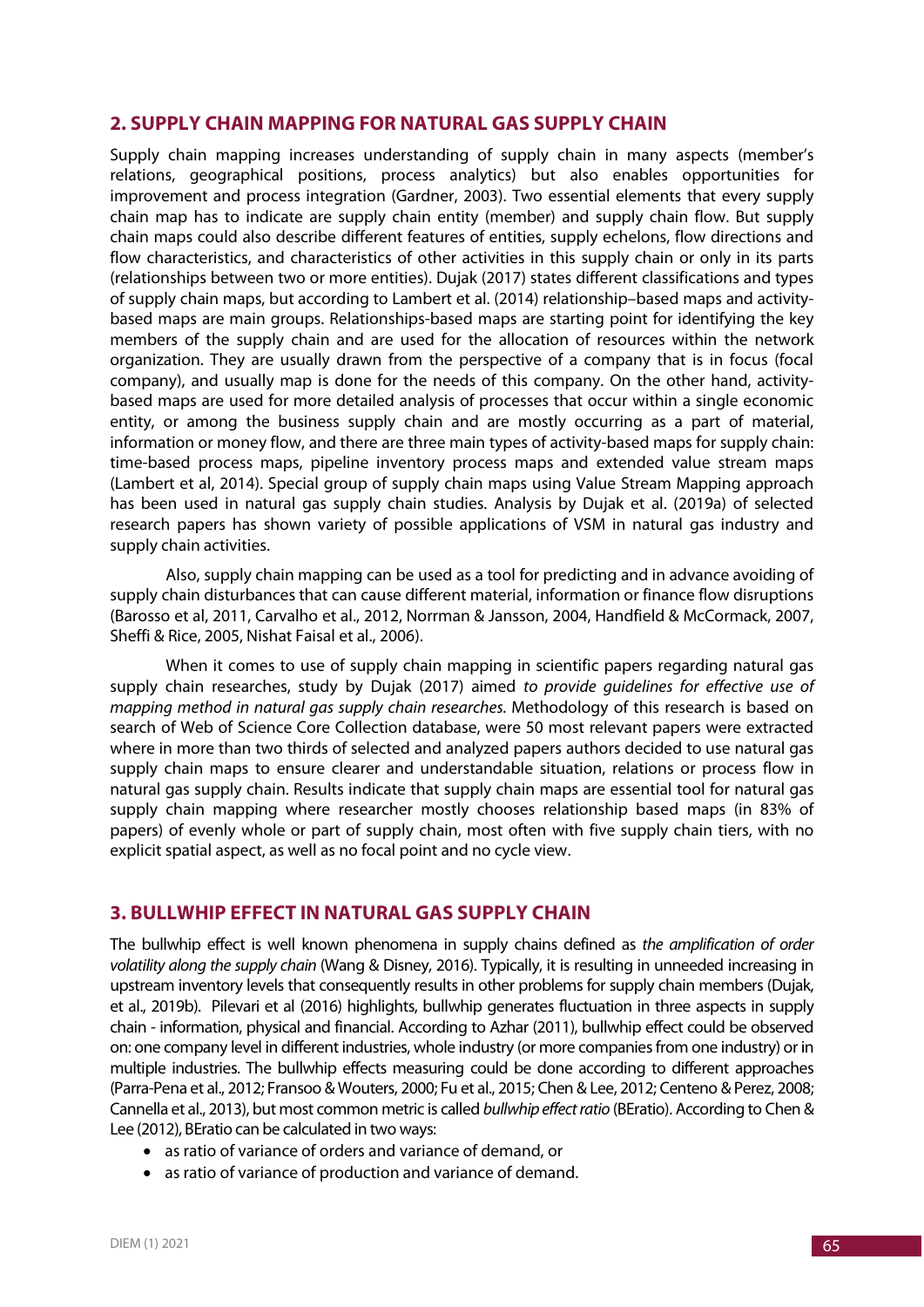In first case BEratio depicts distortion of information flow (by comparing variance of orders with variance of demand), while in second case BEratio represents distortion of material flow (by comparing variance of production and variance of demand). In all options there is consensus that bullwhip effect exists if BEratio value is larger than 1.

Bullwhip effect research in natural gas industry are extremely sporadic and are conducted jointly with oil industry (Chima, 2007; Miron & Zeldes, 1988; Cachon et al., 2007; Azhar, 2013). Binlootah & Sundarakani (2012) elaborate using of Vendor Managed Inventory as a tool for mitigating bullwhip effect in oil and gas industry. There is even less or no studies on lower downstream natural gas supply chain level, and this is area where Dujak et al. (2019b) filled the gap. Tomasgard et al. (2007) gave a review of optimization models for the natural gas value chain. Sherhart (2013) studied bullwhip in British Petroleum (uses Theory of Constraints to mitigate the bullwhip effect). There are only few studies of bullwhip effect on multiple levels of natural gas supply chain (Azhar, 2013; Jacoby, 2012). Azhar (2013) have found bullwhip effect in most of studied companies but not totally consistent increase in demand variability upstream the supply chain. Author also concluded that smaller companies had larger bullwhip effect, while larger integrated companies exhibited a lower bullwhip effect.

Recent studies in the oil and gas equipment industry have shown existence of bullwhip effect in upper parts of oil and gas supply chain (Jacoby, 2012). As a result of this study, Jacoby (2012) points out on for types of economic inefficiency: paying higher prices, having excess inventory during "the boom", making excessive capacity investments near the peak with low or negative return on investment on it, and loosing orders because of inability to fulfil them (inadequate capacity and long lead time in time of increased orders – "peak").

#### **4. SIMULATION MODEL IN NATURAL GAS SUPPLY CHAIN**

The researches, in which various simulation models of the natural gas supply chain (and fossil fuels in general) were used, are very scarce. Most simulation models show only one part of the supply chain. For example, they focus just on transmission or distribution system. Models of transmission system can be found in several researches. Some authors developed such simulation models with an accent on the compressor stations (Wu et al., 2000; Chebouba et al., 2009; Woldeyohannes and Majid, 2011). Matko et al. (2000) performed a simulation of three different models of the natural gas transmission system in order to show deviations of those models from a real system. The model of the gas pipeline system was developed by Nimmanonda et al. (2004) as well. That model enables the user to choose the properties of natural gas, pipe diameter and compressor capacity and to create a natural gas pipeline system afterwards. The most comprehensive simulation model was developed by Romo et al. (2009), who created GassOpt, a program solution for decision-making during natural gas transmission. The basic function is the maximization of the gas flow to the market. The limitations include the system capacity, gas demand, gas flow, pressure limitations in the gas pipelines etc. Eparu et al. (2013) created a simulation of the natural gas transmission system in Romania. Their simulation model included pipelines, valves, regulators, compressor stations, gas sources, and consumers. They concluded that the household consumption (hourly, daily and yearly) and the fluctuations in the industrial consumer supplying influence gas flow dynamics the most. Two papers dealt with modelling of the LNG supply chain (Stchedroff and Cheng, 2003) and the simulation of building the LNG terminal (Dundović et al., 2009). Villada and Olaya (2013) created a computer simulation model based on a real gas system in Columbia. They tested for different scenarios and compared the influence of greater contract flexibility and import and storage capacities to the safety of gas supply. Even though there are various different alternatives for the increase in security of supply, the authors focused on the transmission system because they found that adequate regulation and development of this system may contribute to an increase in security of gas supply. The computer simulation method has been used to discover gas leakages in the pipelines as well (e.g. Fukushima et al., 2000). In some papers a combination of discrete and continuous simulations was used. For instance, Kbah et al. (2016), by using such combination,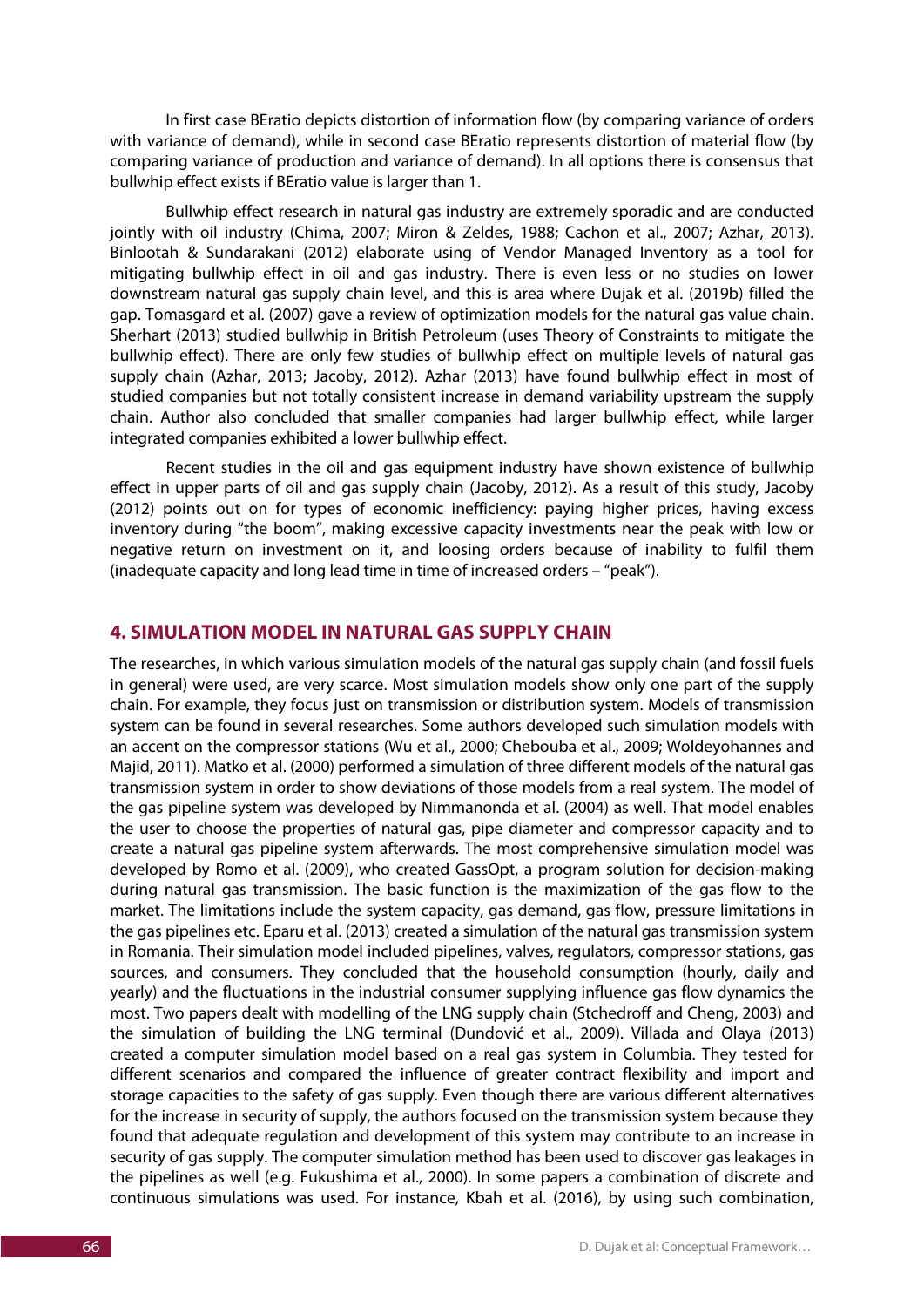created a model of an oil and natural gas supply chain. After setting the model and its validation in order to confirm concurrence with a real oil and natural gas supply chain, the "what-if" scenarios were analysed. They tested the system behaviour after an increase in petrol and LPG production and attempted to find an optimal number of trucks for oil and LPG transport.

However, none of these papers deal with the whole or wider part of the natural gas supply chain nor include information flows such as natural gas nominations (orders) or consumption.

# **5. DEVELOPING FRAMEWORK FOR MATERIAL AND INFORMATION FLOW OPTIMISATION IN NATURAL GAS SUPPLY CHAIN**

To enable and encourage more focused and successful research in the field of natural gas supply chain optimization, the authors propose a new framework for material and information flow optimisation in natural gas supply chain (Figure 2). The framework has been developed on the basis of long-term studies and research in the gas supply chain using a number of methodologies, of which only some have been mentioned previously.



Source: authors.

#### Figure 2 Conceptual framework for material and information flow optimisation in natural gas supply chain

Moreover, the framework was developed on the basis of numerous interviews with employees in the natural gas supply chain whose experience had a significant impact on certain phases of this framework (e.g. on the development of a simulation model of the natural gas supply chain).

In the continuation of the paper, the phases of the implementation of this framework will be presented on the example of the natural gas supply chain in the Republic of Croatia.

#### **5.1. Mapping and analysis of members and flows in the natural gas supply chain in Croatia**

The Figure 3 presents the natural gas supply chain in Croatia, its physical flow from production to the end-customers, as well as the main participants on the natural gas market.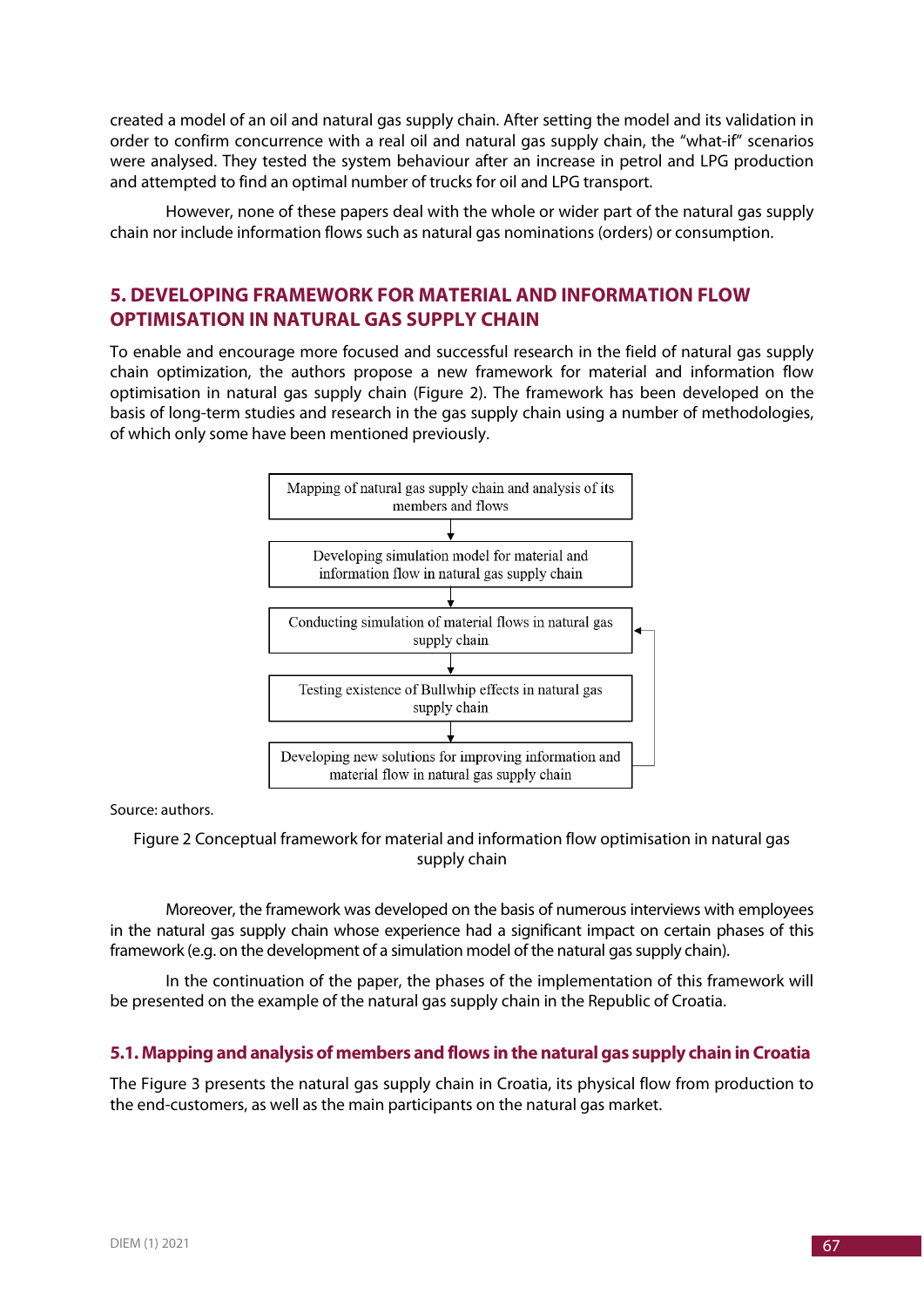

Source: Šebalj et al., 2018.

Figure 3 Natural gas supply chain in Croatia

The natural gas supply chain in Croatia starts with the production and import. Natural gas can be injected into the transmission system from the domestic production system or it can be imported via two interconnections (on the Slovenian and Hungarian border). Then, natural gas flows through transmission system until it gets to the distribution system that brings gas to the customers. At the beginning of the distribution system a measuring-reduction station (MRS) is placed. That station measures the volume of the incoming gas and reduces the pressure to the distribution system limit (3 bar). On the other hand, a large, industrial customers are directly connected to the transmission system since they constantly consume a large amount of gas. There is also the underground storage for storing (during summer months) or withdrawing gas (during winter months).

The bottom part of the Figure 3 shows the flow of payments. Every customer in the gas market (household, commercial or industry customer) has to sign a contract with the supplier who supplies gas on his behalf. In Croatian gas market, there are two conditions of supply – under regulated conditions (for households) or under market conditions (for commercial or industrial customers). In the case of gas supply under the regulated conditions, the supplier must purchase the gas from the wholesaler who supplies gas directly from the domestic producer or from the import. In the case of gas supply under the market conditions, the supplier purchases the gas directly on the market.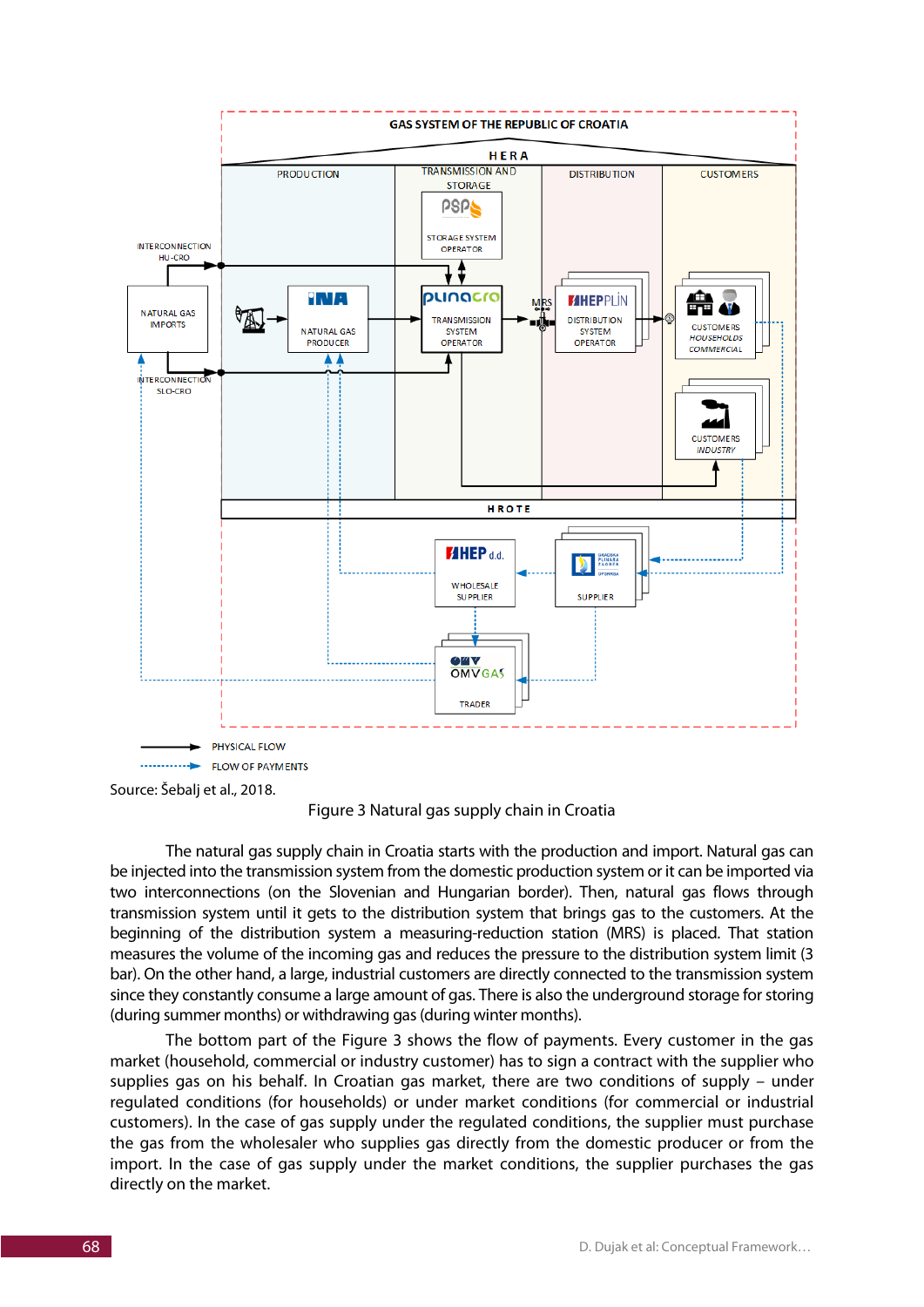#### **5.2. Developing simulation model of natural gas supply chain in Croatia**

The main reason for developing a simulation model is to see if there is possibility to optimize the current supply chain. The challenge of the research was to develop simulation model that shows the behaviour of the real natural gas system in order to conduct simulation experiments. The actual natural gas supply in the Republic of Croatia is based on the balancing principle and the balance groups model. The way of organizing of the gas market is governed by the Rules of the gas market organization (Official gazette 50/18) adopted by Croatian Energy Market Operator (HROTE). The Rules define the balance group as a "interest group of gas market participants, organized on a commercial basis, primarily for the purpose of balancing and optimizing balancing costs, for which the balance group manager is responsible". It means that members of the balance group can be suppliers and/or traders and one of them must be a balance group manager. His task is to submit requests on behalf of balance group members to the transmission system operator for reservation of capacities, i.e. gas quantities for the following day. He needs to ensure that the total nominated (ordered) amount of gas injected into the transmission system is withdrawn by the distributor. Otherwise, the rebalancing of the transmission system will happen (by activating the positive or negative balancing energy) and the balance group members must be penalized for their wrong order predictions. Every injection of gas into the transmission system in order to balance it out is called positive balancing energy, while every withdrawal of gas from the system is called negative balancing energy.

As can be assumed, it is difficult to precisely estimate the amount of gas needed for the following day and because of that a disbalance of the transmission system emerges. The reason can be a surplus of the nominated amount which was not withdrawn or a deficit of the nominated amount since it was withdrawn more than it was ordered. As it was already mentioned, the balance group members are penalized since they are the ones who caused this disbalance and the penalties depend on how large are the deviations. For example, Šebalj et al. (2018) showed that, according to the data given by the supplier/distributer of the natural gas, hourly level deviations between nominations and real consumption varied from 10% up to 41% in January.

Due to the dynamic functioning of the natural gas system, there can be a limited possibility of adaptation that could be used for mitigation of prediction errors. That can be achieved by distribution system accumulation and this is exactly what the simulation model is trying to test. Since the owners of distribution systems are responsible for the development and maintenance of the distribution network, which is currently under maximum capacity, they could consider using the reserves in regard to the acceptance of errors in the over-nominated gas amount. This could be interesting to the vertically integrated energy companies which are distributors and suppliers on the market at the same time. In that way, the over-nominated gas amount will be accumulated in their distribution system, there is no need for transmission system rebalancing and the suppliers (balance group members) will not be penalized.

Such a solution can be tested by conducting computer simulation experiments. The system on which the simulation will be done relates to the transmission and distribution system. It will be shown as a gas pipeline into which gas enters into the transmission system (from the production, import or gas storage), flows through it, and then exits the distribution system towards the consumers. It is important to determine the performance metrics of the model. In this case it will be the gas pressure which must not exceed 3 bar. If the system can normally function with an additional gas accumulation in the system itself without the gas pressure going below around 1.5 bar (which is minimum level) or above 3 bar of the allowed limits, it can be considered that the simulation experiment was successful.

After defining a problem and before the creation of the simulation model it is necessary to create a conceptual model which is a basis for functioning of the simulation experiment. The example of the conceptual model of the natural gas supply chain in Croatia can be found in Šebalj (2019a). In order to show the functioning of the real system the input data that shows the hourly consumption and nominations for the household sector was needed. By using these real data, simulation software (in this case Arena Simulation) simulates the values for hourly consumption and nominations and uses them in the model. The model consists of different modules (processes, attributes, decisions…) that are connected and represent the functioning of the real system. The final simulation model can be seen on Figure 4.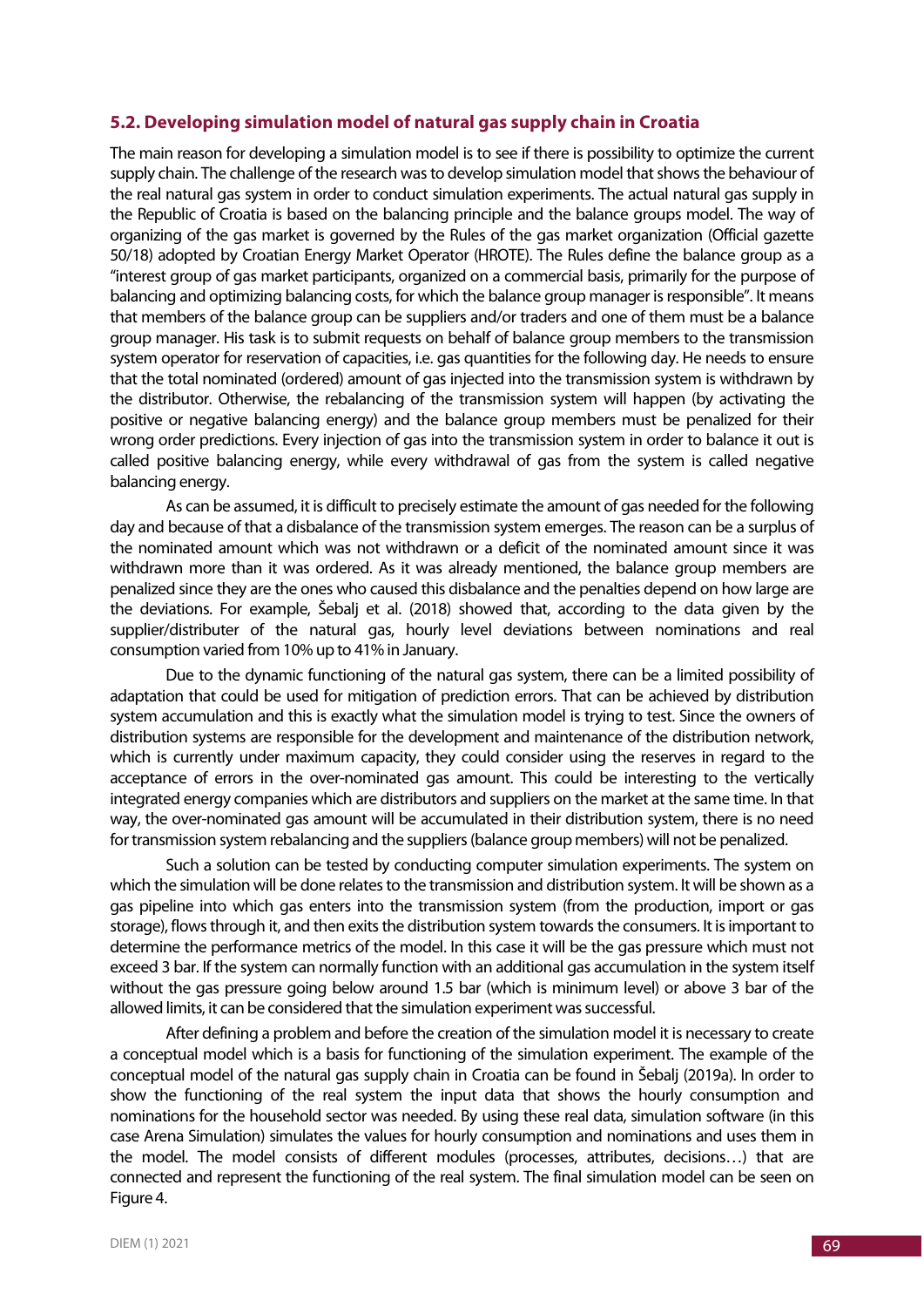

Source: Šebalj, 2019b.



#### **5.3. Conducting simulation model**

The simulation model starts with every gas hour based on the input data. This means that a total of 8,754 entities (total number of gas hours in a year) will go through the simulation. After the simulation model is developed and simulation was run, the procedure of model verification and validation must be performed. Verification confirms that the model is flawless and operates as it should, and validation means that the model faithfully represents the behaviour of a real system. If both verification and validation are satisfying, one can proceed with running the model and conducting experiments. After the first run, a comparison between the total simulated nomination and consumption and the total real nomination and consumption for each month was performed. We found satisfactory if the difference is under 10%. It means that model simulates the values that are close to the real ones. However, the first run showed that it was not possible to simulate the values for summer months. Within the Arena Simulation software there is also the Input Analyzer tool which serves to analyse the input variables. All the 8,754 entries were analysed using this tool but for the months of May, June, July, August and September, Input Analyzer did not provide satisfactory results since the distributions of hourly values of nomination and consumption being too low in those months. Those are months when gas is not used for heating households and its consumption is significantly reduced in relation to the other months. Therefore, the simulation experiment was not conducted for the aforementioned 5 months.

For the stability of the model and getting the most accurate possible final results, the simulation experiment should be performed in several of replications (for example 50 replications). In order to analyse the results of the simulation experiment it was necessary to create a simulation of the existing system (so-called As-Is model). By doing so, the comparisons can be made between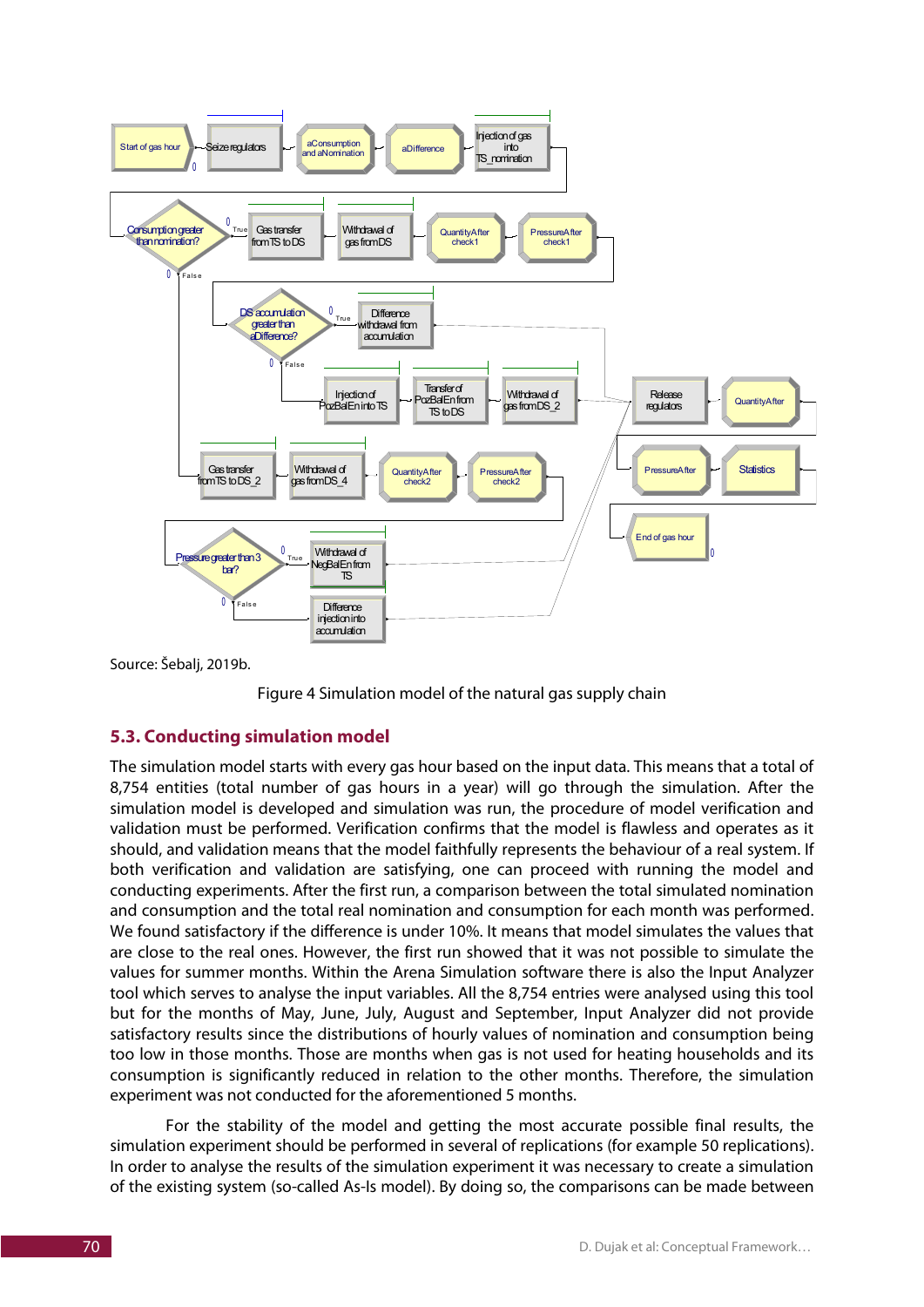those two models in terms of total positive and negative balancing energy needed for rebalance of the transmission system. Based on that it can be seen do the changes introduced in the simulation model affect on the reduction of the penalties costs and is the simulation model successful.

# **5.4. Testing of existence of bullwhip effect in natural gas supply chain in Croatia**

Material flows in natural gas supply chain are planned and managed based on information flow. According to Mesarić (2020), sources of the inefficiency of operations on the natural gas trading platform are purchase and sale transactions due to deviation from the nominated quantities and balancing energy required for the normal functioning of the transmission system. To test existence of bullwhip effect in natural gas supply chain study by Dujak et al. (2019b) was conducted in lower (downstream) parts of Croatian natural gas supply chain. As members of Croatian supply chain were explained in Figure 3 (material flow), next prerequisite for calculating bullwhip effect was to understand information flow in supply chain. Map on Figure 5 presents map of order flow and/or nominations (order announcements) in Croatian natural gas supply chain.



Source: Šebalj, et al., 2018.

Figure 5 Order flow of natural gas supply chain

The specificity of natural gas supply chain (both in Croatia and in most of other countries in the world) is that final consumer demand (original demand) is always entirely fulfilled and therefore equal to actual consumption. For calculating bullwhip effect purposes authors used a formula that indicates distortion of information flow as a ratio of variance of orders from supplier "X" to balance group manager (regularly daily send), and variance of demand (actual natural gas consumption from customers). This approach was chosen due to data availability. All data are from January as it is traditionally a month with highest natural gas consumption in Croatia. While differences between nominations and consumption in January sometimes reach even 22% BEratio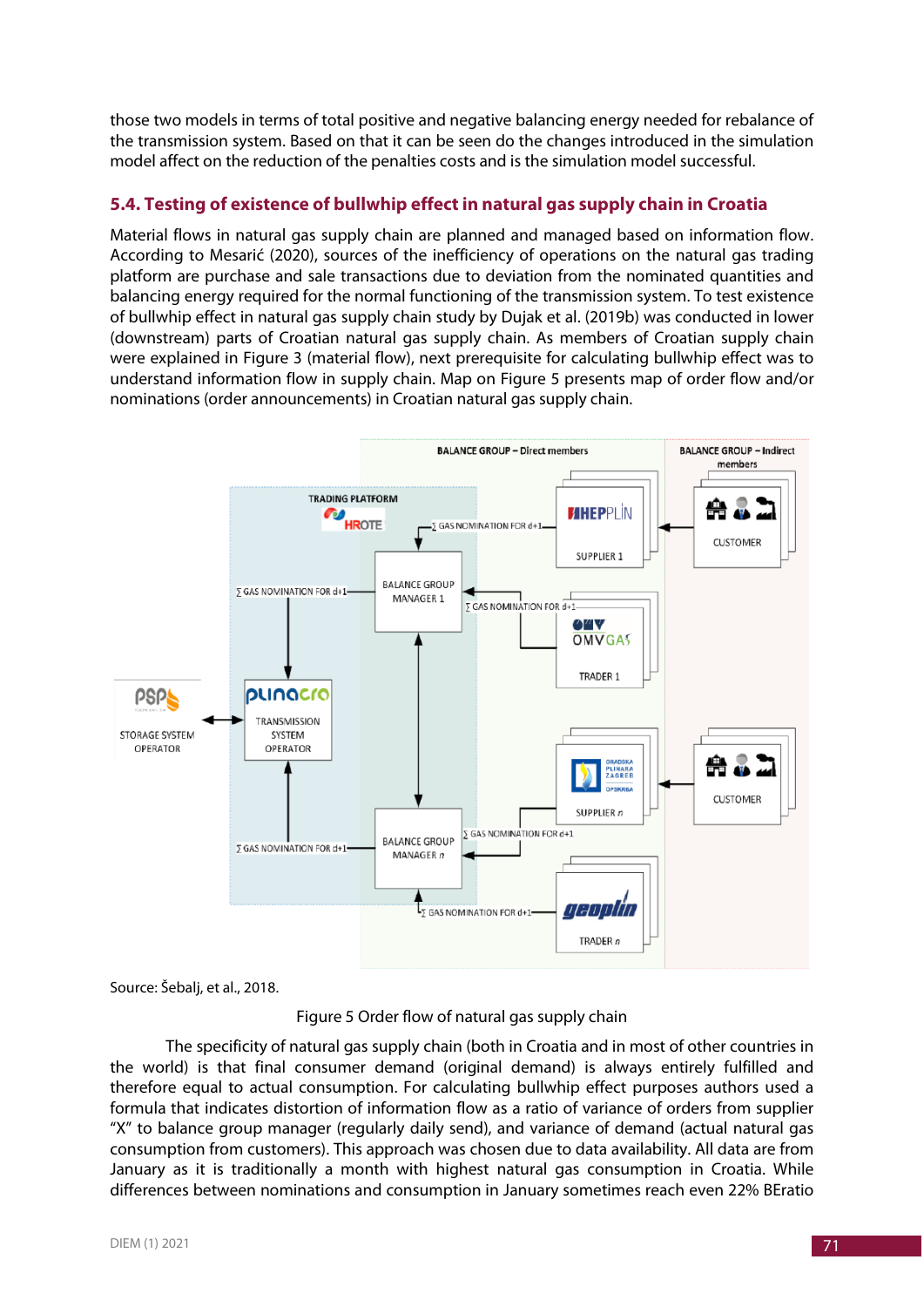value was only 0,25319, indicating that on monthly level in January, there is no bullwhip effect at supplier "X". Furthermore, based on monthly orders and demand data, a BEratio for the whole year 2017 was calculated with value of 0,937505. Research has concluded that there is no bullwhip effect at supplier "X" at yearly level, it can be noticed that BEratio value is increasing on longer periods of analysis. Authors argue that reason of such low level of BEratio is really short lead time in natural gas supply chain which is enabled with pipeline system of gas delivery, as well as rare changes of consumer prices for natural gas in Croatia (Dujak et al., 2019b).

## **5.5. Developing new solutions for improving information and material flow in natural gas supply chain**

After the simulation experiment is finished, the new models and analysis, based on the finished experiment, could be developed. For example, it can be tested how can balancing energy (positive or negative) be additionally reduced if the pipeline pressure increases for just 1 bar. If the final (the chosen) simulation experiment shows that it is possible to use distribution system as an accumulation of additional amount in order to compensate for the errors in nominations, the next step should be finding the way for implementation of this solution. In this case, it could be some special electromotor valve, which would be set at the entry of the distribution system and would control the accumulation in it.

Recommendations for decreasing differences between orders and demand, and for avoiding possible development of bullwhip effect are (Dujak et al., 2019b; Šebalj et al., 2019):

- Organisations should use more information sharing in supply chain with aim of making more accurate forecast and orders (nominations) for gas.
- In future, organisations on different levels of natural gas supply chain should make one joint demand forecast, based on original demand and larger number of other variables collected from more supply chain members. This should be easily feasible especially in supply chain from this research in which in some cases even three levels of natural gas supply chain are vertically integrated by ownership.

Organisations should use different and forecasting methods with higher accuracy like neural networks, ANFIS, genetic algorithms, grey model or some other mathematical and statistical models.

## **6. DISCCUSION**

Natural gas supply chain is complex supply chain with huge volumes flowing through it. Therefore, benefits of avoiding consequences of even smallest bullwhip effect could play significant role in natural gas supply chain member's process optimisation. After literature review and conducted studies by author, conceptual framework for material and information flow optimisation in natural gas supply chain was build. Additionally, the framework was tested in Croatian supply chain which resulted in proposition for significant material and information flow improvements. Author believe that this Framework is suitable for implementation in many other natural gas supply chains, especially for those in countries of Central and Eastern Europe which are most similar to Croatia and their supply chain condition.

#### **Acknowledgement**

*This work has been fully supported by Croatian Science Foundation under Grant No. IP-2016-06-8350 "Methodological Framework for Efficient Energy Management by Intelligent Data Analytics" (MERIDA).*

#### **REFERENCES**

Azhar, M. (2013). *Study of the Bullwhip Effect in the Oil and Gas Industry* (Doctoral dissertation, Oklahoma State University).

Barroso, A.P., Machado, V.H. & Cruz Machado, V. (2011). Supply Chain Resilience Using the Mapping Approach, in Supply Chain Management, Li, P. Ed., InTech, Croatia. https://doi.org/10.5772/15006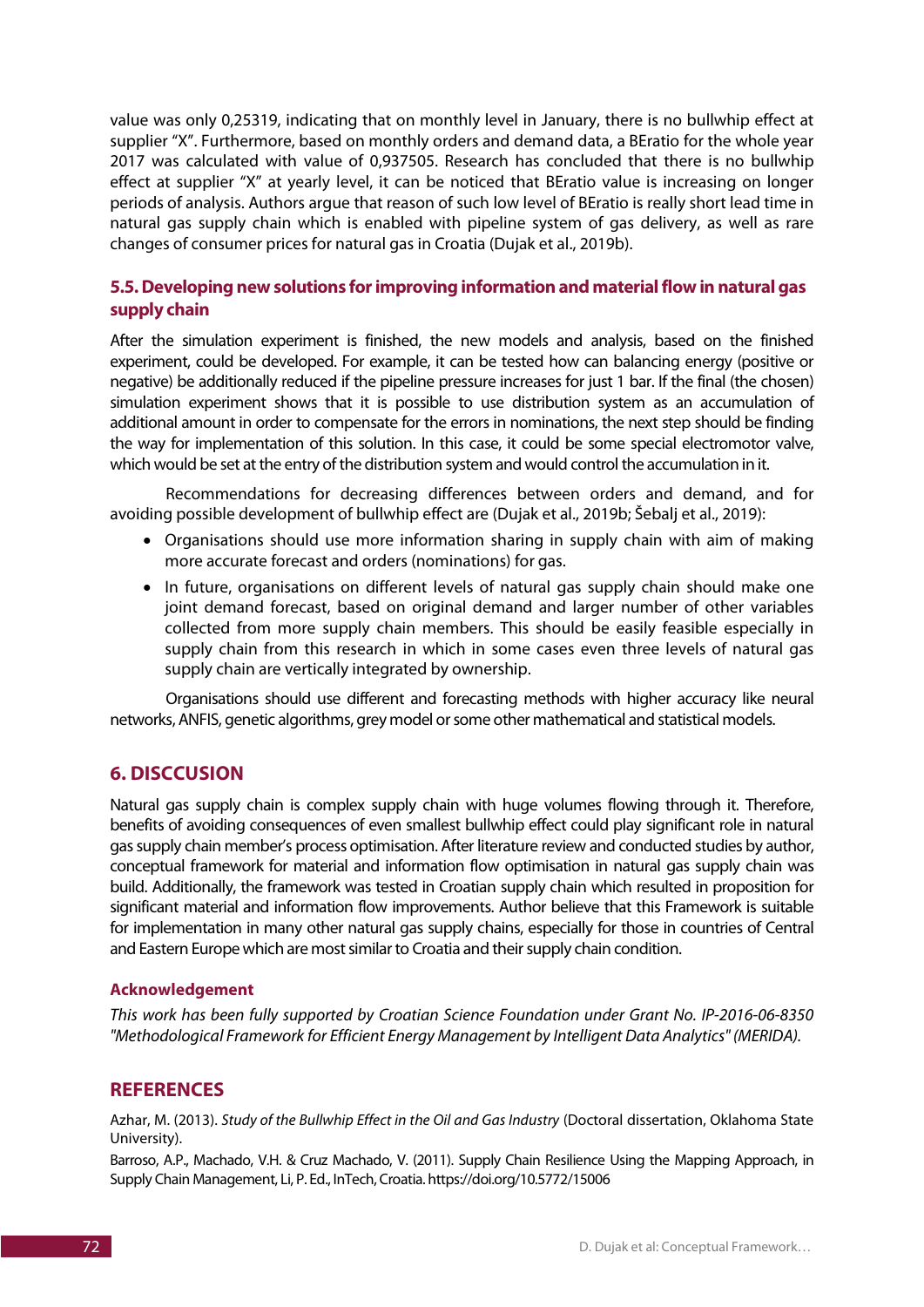Binlootah, A., & Sundarakani, B. (2012) Vendor Managed Inventory Application in Oil and Gas Industry. In International Conference on Industrial Engineering and Operations Management. Istanbul, Turkey.

BP Statistical Review of Global Energy (2020). OurWorldInData.org/fossil-fuels, Retrieved 01.02.2021. from https://ourworldindata.org/fossil-fuels.

Cachon, G. P., Randall, T., & Schmidt, G. M. (2007). In search of the bullwhip effect. *Manufacturing & Service Operations Management*, 9(4), 457-479. https://doi.org/10.1287/msom.1060.0149

Cannella, S., Barbosa-Póvoa, A. P., Framinan, J. M., & Relvas, S. (2013) Metrics for bullwhip effect analysis. *Journal of the Operational Research Society*, 64(1), 1-16. https://doi.org/10.1057/jors.2011.139

Carvalho, H., Cruz-Machado, V., & Tavares, J. G. (2012). A mapping framework for assessing supply chain resilience. *International Journal of Logistics Systems and Management*, *12*(3), 354-373. https://doi.org/10.1504 /IJLSM.2012.047606

Centeno, M. A., & Pérez, J. E. (2008). Quantifying the Bullwhip Effect in the Supply Chain of small-sized companies. In Sixth LACCEI International Latin American and Caribbean Conference for Engineering and Technology (LACCEI'2008).

Chebouba, A., Yalaoui, F., Smati, A., Amodeo, L., Younsi, K., Tairi, A. (2009). Optimization of natural gas pipeline transportation using ant colony optimization. *Computers & Operations Research*, 36, 1916-1923. https://doi.org/ 10.1016/j.cor.2008.06.005

Chen, L., & Lee, H. L. (2012). Bullwhip effect measurement and its implications. Operations Research, 60(4), 771-784. https://doi.org/10.1287/opre.1120.1074

Chima, C. M. (2007). Supply-chain management issues in the oil and gas industry. *Journal of Business & Economics Research* (JBER), 5(6). https://doi.org/10.19030/jber.v5i6.2552

Demirbas, A. (2006). The importance of natural gas as a world fuel. *Energy Sources, Part B*, *1*(4), 413-420. https://doi.org/10.1080/15567240500402586; https://doi.org/10.1080/009083190927895

Dujak, D. (2017). Mapping of natural gas supply chains: Literature Review. *Proceedings of 17th International Scientific Conference Business Logistics in Modern Management 2017,* Faculty of Economics in Osijek, 293-309.

Dujak, D., Mesarić, J., & Šebalj, D. (2019a).Value Stream Mapping for Natural Gas Supply Chain: Literature Review. In *Proceedings of the 21st International Conference on Management, Business, Economics and Finance*. p. 557-560. https://doi.org/10.17270/J.LOG.2019.369

Dujak, D., Šebalj, D., & Koliński, A. (2019b). Towards exploring bullwhip effects in natural gas supply chain. *LogForum*, *15*(4), 557-569. https://doi.org/10.17270/J.LOG.2019.369

Dundović, Č., Basch, D., Dobrota, Đ. (2009). Simulation method for evaluation of LNG receiving terminal capacity. *Promet - Traffic & Transportation*, 21, 103-112. https://doi.org/10.7307/ptt.v21i2.216

Eparu, C., Radulescu, R., Stoica, D. (2013). The dynamic simulation of the natural gas transportation*. Ovidius University Annals of Chemistry*, 24, 83-97. https://doi.org/10.2478/auoc-2013-0016

Fransoo, J. C., & Wouters, M. J., 2000. Measuring the bullwhip effect in the supply chain*. Supply Chain Management: An International Journal, 5(2)*, 78-89. https://doi.org/10.1108/13598540010319993

Fu, D., Ionescu, C., Aghezzaf, E. H., & De Keyser, R. (2015). Quantifying and mitigating the bullwhip effect in a benchmark supply chain system by an extended prediction self-adaptive control ordering policy. *Computers & Industrial Engineering*, 81, 46-57. https://doi.org/10.1016/j.cie.2014.12.024

Fukushima, K., Maeshima, R., Kinoshita, A., Shiraishi, H., Koshijima, I. (2000). Gas pipeline leak detection system using the online simulation method. *Computers and Chemical Engineering*, 24, 453-456. https://doi.org/10.1016/S0098- 1354(00)00442-7

Gardner, J.T. & Cooper, C.M. (2003). Strategic Supply Chain Mapping Approaches, Journal of Business Logistics, *24*(2), 37-64. https://doi.org/10.1002/j.2158-1592.2003.tb00045.x

Hamedi, M., Farahani, R. Z., Husseini, M. M., & Esmaeilian, G. R. (2009). A distribution planning model for natural gas supply chain: A case study. *Energy Policy*, *37*(3), 799-812. https://doi.org/10.1016/j.enpol.2008.10.030

Handfield, R., & McCormack, K. P. (Eds.). (2007). *Supply chain risk management: minimizing disruptions in global sourcing*. CRC press. https://doi.org/10.1201/9781420013306

Jacoby, D. (2012). Optimal Supply Chain Management in Oil, Gas, and Power Generation. PennWell Corporation.

Kbah, Z., Erdil, N., Aqlan, F. (2016). Analysis of Oil and Gas Supply Chain Using Continuous-Time Discrete-Event Simulation. *Proceedings of the 2016 Industrial and Systems Engineering Research Conference*. Anaheim.

Lambert, D. M., Knemeyer, A. M. & Garcia-Dastugue, S. J. (2014). Mapping for Supply Chain Management, in Lambert, D.M. (Ed.) (2014). *Supply Chain Management : Processes, Partnerships, Performance*, 4<sup>th</sup> Edition, Supply Chain Management Institute, Sarasota, Florida, 2014, 199-220.